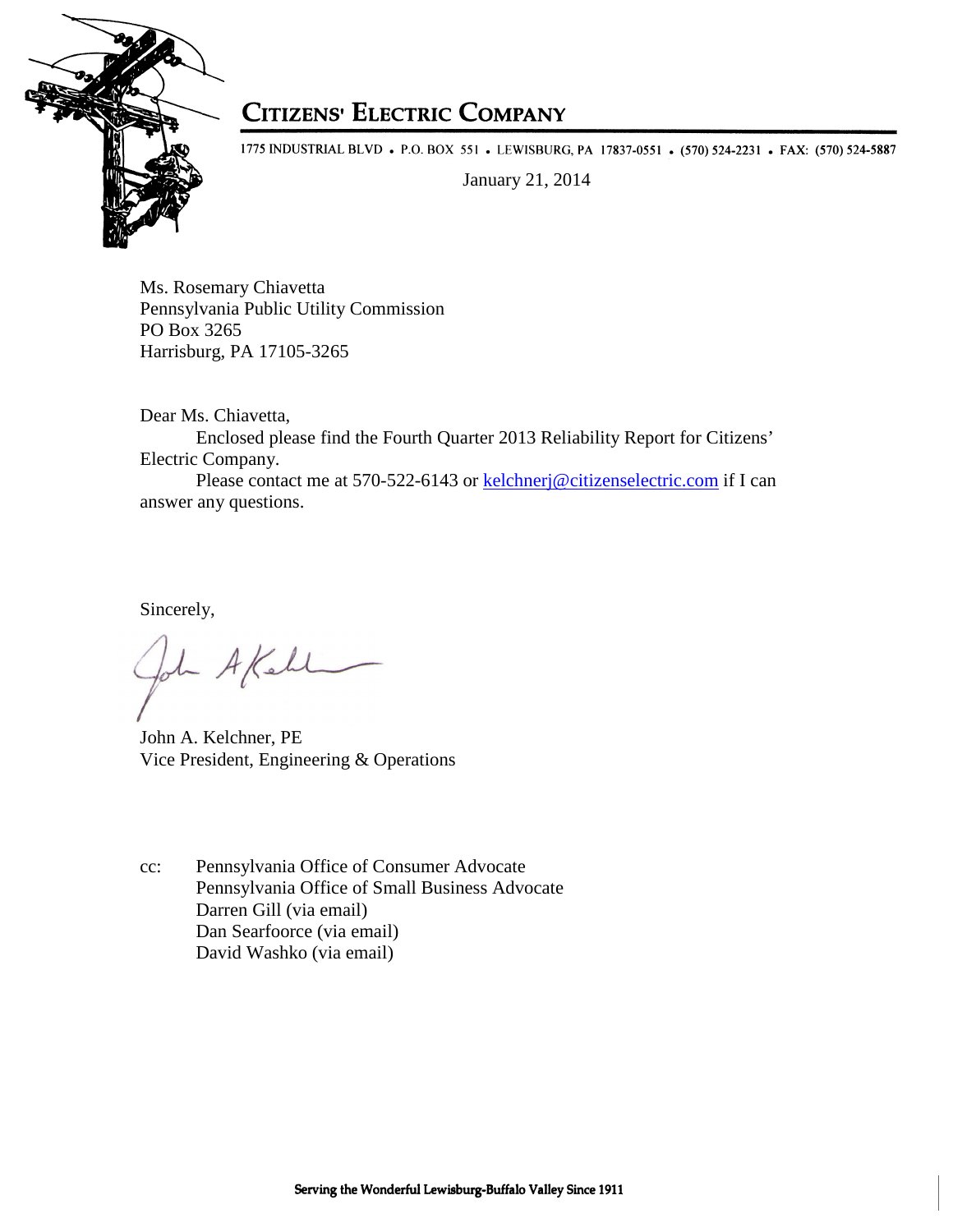Citizens' Electric Company Quarterly Service Reliability Report Fourth Quarter, 2013 Prepared by John A. Kelchner, PE Vice President of Engineering & Operations 570-522-6143 kelchnerj@citizenselectric.com January 21, 2014

§ 57.195(e)(1) - **A description of each major event that occurred during the preceding quarter, including the time and duration of the event, the number of customers affected, the cause of the event and any modified procedures adopted in order to avoid or minimize the impact of similar events in the future.** 

No Major Events occurred during the period.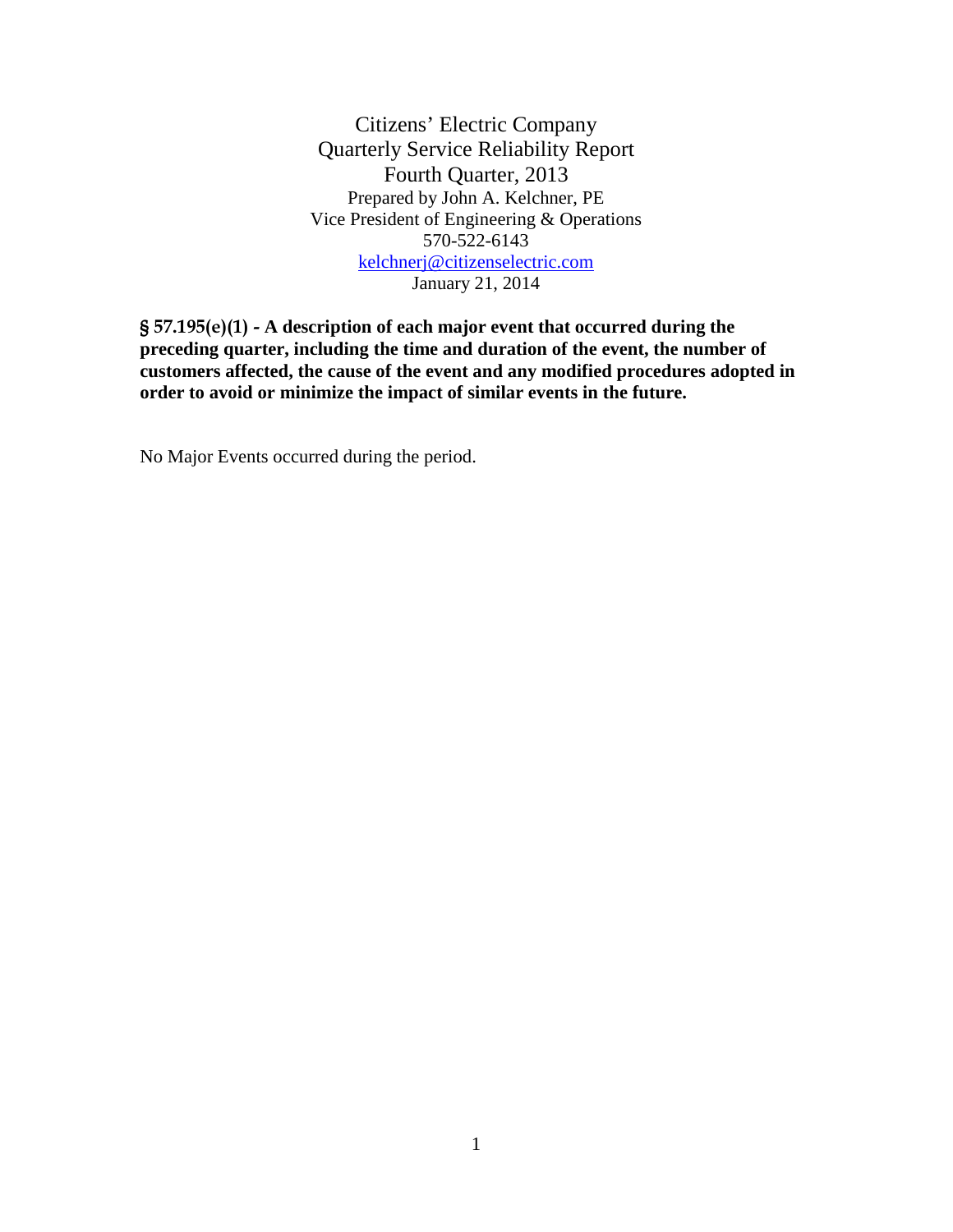§ 57.195(e)(2) - **Rolling 12-month reliability index values (SAIFI, CAIDI, SAIDI, and if available, MAIFI) for the EDC's service territory for the preceding quarter. The report shall include the data used in calculating the indices, namely the average number of customers served, the number of sustained customer interruptions, the number of customers affected, and the customer minutes of interruption. If MAIFI values are provided, the report shall also include the number of customer momentary interruptions.** 

|              | Rolling 12-Month         |  |  |  |
|--------------|--------------------------|--|--|--|
| Index        | <b>Value for Quarter</b> |  |  |  |
| <b>SAIFI</b> | 0.46                     |  |  |  |
| <b>SAIDI</b> | 37                       |  |  |  |
| CAIDI        |                          |  |  |  |

| Total # of              | # of Interruptions | # of Customers | <b>Customer Minutes</b> |
|-------------------------|--------------------|----------------|-------------------------|
| <b>Customers Served</b> |                    | Affected       |                         |
| 6,883                   | 45                 | 3.153          | 256,087                 |

The following outages were approved for exclusion as Major Events during the preceding 12-month period and are not included in the above calculations:

| Date         | # of Customers<br>Affected | <b>Customer Minutes</b> |
|--------------|----------------------------|-------------------------|
| 5/19/2013    | 1,304                      | 149,516                 |
| $6/18/2013*$ | .222                       | 64,766                  |
| 7/7/2013     | 793                        | 99.190                  |

\* As of this date, the Company has not yet received approval for exclusion of the June 18, 2013 event. A corrected report will be submitted in the event of denial of exclusion for this outage.